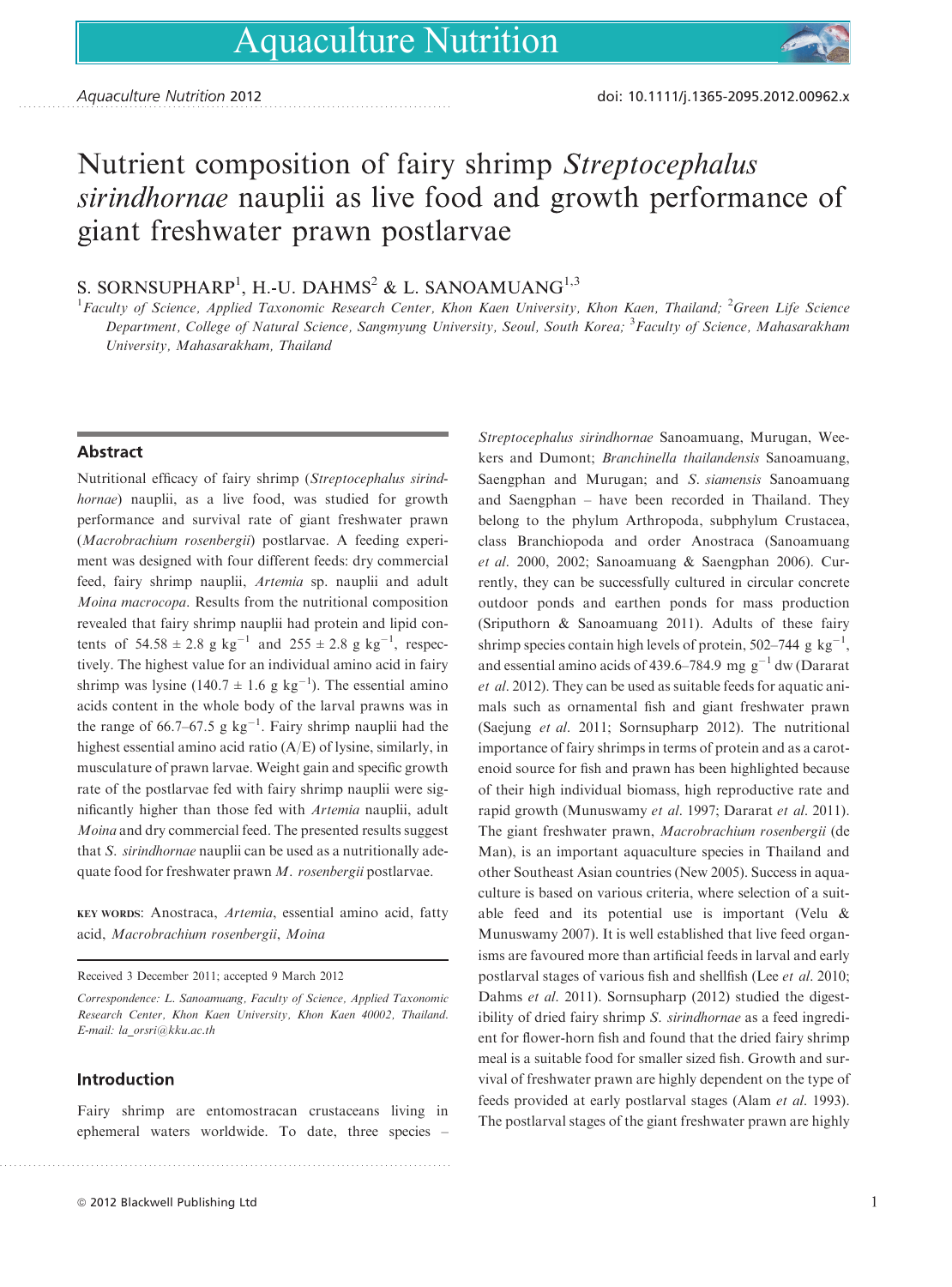#### $\overline{2}$ S. Sornsupharp et al.

predacious in nature and they prefer live feed organisms (Martín et al. 2006; Das et al. 2007). Their larvae cannot be easily acclimatized with artificial feeds. Live feeds supply all the necessary nutrients for development and can contribute exogenous digestive enzymes that aid in digestion (Barros & Valenti 2003a; Dahms et al. 2007a). Live feed, for example, Moina sp., Artemia spp. and fairy shrimp nauplii, can be used for aquaculture organisms. However, several authors believe that Artemia nauplii do not fulfil the nutritional requirements of prawn larvae and therefore recommend the use of supplementary diets (New 2002). The possibility of using fairy shrimps as a live feed for giant freshwater prawn culture was suggested by Velu & Munuswamy (2008). Sriputhorn & Sanoamuang (2011) evaluated the potential of the adults of the fairy shrimp S. sirindhornae as a live feed for growth and enhancement of the carotenoid content in freshwater prawn. They found that the prawns showed high specific growth rate (SGR), survival rate and a low feed conversion ratio. Therefore, supplementation of live feed organisms is necessary when used as food at the postlarval stages of prawns. Therefore, this study investigated the nutrient composition of the fairy shrimp S. *sirindhornae* nauplii and their potential as live food for growth performance of giant freshwater prawn postlarvae.

#### **Materials and methods**

#### Food preparation and feeding

Dry commercial food for giant freshwater prawn (M. rosenbergii) larvae was purchased from Grobest Corporation Ltd., Phetchaburi Province, Thailand. Fairy shrimp (S. sirindhornae) eggs were hatched according to the procedure described by Saengphan et al. (2005). Fairy shrimp samples were collected alive at the instar-I stage (1 day of age; mean length,  $0.36 \pm 0.04$  mm) and provided daily as food. Artemia sp. (bisexual) eggs, Great Salt Lake strain, INVE (Thailand) Ltd., Pichit Province, Thailand, were hatched according to the procedure described by New (2002), and the nauplii were collected alive at instar-I (1 day of age; mean length,  $0.71 \pm 0.09$  mm) and provided daily for feeding. Adult Moina macrocopa (Straus, 1820) with a mean length of  $0.72 \pm 0.17$  mm were obtained from the Inland Fisheries Research and Development Institute, Khon Kaen Province, Thailand, and continuous cultures were maintained using Chlorella sp. as a staple food. During the complete rearing cycle, freshwater prawn larvae were exclusively fed with dry commercial food, fairy shrimp nauplii, Artemia nauplii, and adult Moina.

#### **Experimental trials**

Experimental postlarvae of M. rosenbergii were obtained from an aquaculture farm in Suphanburi Province, Thailand, and acclimatized to laboratory conditions at Khon Kaen University. Giant freshwater prawn larvae were reared for 30 days in 100 L PE tanks at the Applied Taxonomic Research Center, Khon Kaen University. Two hundred prawn postlarvae (PL1) per PE tank with an initial weight of 9.94  $\pm$  0.13 mg were fed in four treatments each with different feeds in four replicates. Water was exchanged every day (10%) to remove remaining feed from the previous day by siphoning. After water exchange, live feed was offered twice a day at 10% of total body weight, at 8:00 h and 16:00 h. At the end of the experiment, length and weight of thirty prawns per tank were determined. Growth rate (GR), weight gain (WG), SGR and survival rate (SR) were calculated following the method from Chettri et al. (2007).

#### Proximate composition analysis

Nutrient composition content of four experimental feeds [dry commercial feed (control), fairy shrimp nauplii, Artemia nauplii and adult Moina] was determined according to standard methods (AOAC 1995). Preparations of four different feeds were dried in an electric oven at 60 °C for 4 h. Moisture was determined by oven drying at 105 °C for 24 h. Crude protein  $(N \times 6.25)$  was determined by the Kjeldahl method after acid digestion using a Kjeldahl System. Crude lipid was gained by the ether extraction method using a Soxhlet extractor. Ash content was determined by muffle furnace at 550 °C for 5 h. Crude fibre was determined by the fritted glass crucible method and ash was determined by a muffler furnace, exposing the samples to 550 °C for 4 h. The content of carbohydrate was calculated from the difference of the percentages between crude protein, moisture, crude fibre and ash.

#### Amino acid analysis

Acid oxidation was performed prior to hydrolysis to oxidize cystine and methionine. Sodium metabisulfite was added to decompose performic acid before hydrolysis. Proteins were hydrolysed with 6 M HCl. Hydrolysates were diluted with sodium citrate buffer or neutralized, pH was adjusted to 2.20 and individual amino acid components were separated by ion-exchange chromatography (AOAC 2000 method 994.12). Amino acids were determined using GC-MS (GC: Agilent technologies model 6890N made in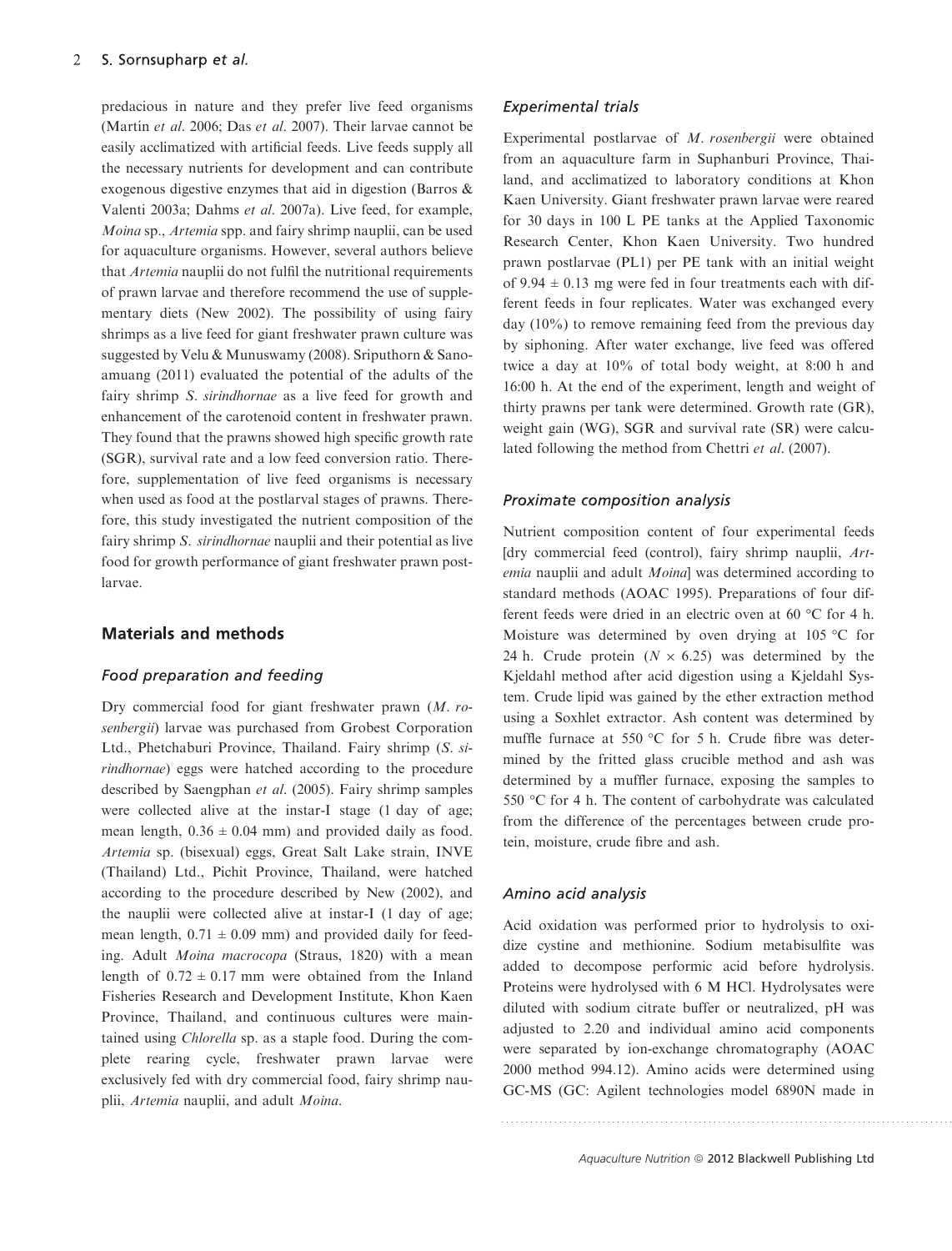Germany and MS: Agilent technologies model 5973 made in USA) equipped with a Phenomenex Zebron ZB-AAA (10 m  $\times$  0.25 mm) column. The protein-bound tryptophan was not analysed, because it was destroyed by acid hydrolysis.

#### Fatty acid analysis

Fatty acids were determined by a hydrolytic method according to the standard method 996.06 AOAC (2000). Lipids were extracted into ether, then methylated to fatty acid methyl esters (FAMEs) using  $BF_3$  in methanol; the FAMEs were then quantitatively measured by capillary gas chromatography (GC-MS, GC: Agilent technologies model 6890N made in Germany and Ms: Agilent technologies model 5973 made in USA). The GC was equipped with a capillary column (SP-2560, 100 m  $\times$  0.25 mm ID, 0.20-um films and a fused silica capillary) using helium as a carrier gas. Injection was performed by the split method at 260 °C. FAMEs were separated with the following oven programme: (a) 140 °C for 5 min; (b) increase at a rate of 4  $^{\circ}$ C min<sup>-1</sup> up to 240  $^{\circ}$ C. The fatty acids were identified with reference to the retention time and gas chromatography. Total fat was calculated as the sum of individual fatty acids expressed as triglyceride equivalents. Saturated and unsaturated fats were calculated as the sum of respective fatty acids.

#### Statistical analysis

All data were subjected to statistical verification using oneway analysis of variance. Significant differences between means were evaluated by a Duncan's multiple range test (Steel & Torrie 1980). Differences were regarded as significant at  $P < 0.05$ .

#### **Results**

The proximate composition of the experimental feeds (dry commercial feed, fairy shrimp nauplii, Artemia nauplii and

adult Moina) are presented in Table 1. Significant differences  $(P < 0.01)$  in the protein, lipid, carbohydrate, fibre and ash contents were observed between the samples. The highest protein levels were determined in adult Moina, followed by fairy shrimp nauplii, Artemia nauplii and dry commercial feeds as  $585 \pm 0.8$  g kg<sup>-1</sup>,  $546 \pm 5$  g kg<sup>-1</sup>,  $538 \pm 4$  g kg<sup>-1</sup> and  $414 \pm 2$  g kg<sup>-1</sup>, respectively. The lipid content in fairy shrimp nauplii was the highest  $(255 \pm 2.3 \text{ g kg}^{-1})$  among all feed compositions. Commercial dry feed had higher amounts of carbohydrate ( $278 \pm 2.3$  g kg<sup>-1</sup>) and ash (162  $\pm$  $0.7 \text{ g kg}^{-1}$ ) than the other feed compositions. The fibre content, however, in fairy shrimp nauplii was not significantly different from the other feeds. Significant differences  $(P < 0.01)$  in dry weight amino acid composition (g kg<sup>-1</sup> dry diet) in different feeds showed that adult Moina had a higher total amino acid (TAA) content than fairy shrimp nauplii, followed by *Artemia* nauplii and dry commercial feeds (Table 2). Individual amino acids in the dry commercial feeds had a high glutamic acid content  $(55.7 \pm 0.8 \text{ g kg}^{-1})$ dry diet), followed by aspartic acid, alanine, glycine and leucine. However, fairy shrimps had the highest lysine content  $(140.7 \pm 1.6 \text{ g kg}^{-1} \text{ dry diet})$  followed by tyrosine, leucine, phenylalanine and glutamic acid. Artemia nauplii had a high content of glutamic acid (72.8  $\pm$  0.5 g kg<sup>-1</sup> dry diet), followed by aspartic acid, alanine, leucine and tyrosine. Similarly, adult *Moina* included individual amino acids such as glutamic acid (82.7  $\pm$  1.2 g kg<sup>-1</sup> dry diet), aspartic acid, leucine, tyrosine and alanine.

Amino acid concentrations in the body of M. rosenbergii fed with different feeds showed some correlations (Table 3). A significant difference  $(P < 0.01)$  in the dry weight of TAA composition was noted in the body. The postlarvae fed with fairy shrimp nauplii had the highest TAA (678.8  $\pm$  2.2 g kg<sup>-1</sup> dry weight) followed by *Artemia* nauplii  $(663.9 \pm 2.6 \text{ g kg}^{-1} \text{ dry weight})$ , dry commercial feed  $(644.1 \pm 1.9 \text{ g kg}^{-1}$  dry weight) and adult *Moina*  $(632.8 \pm 0.7 \text{ g kg}^{-1} \text{ dry weight})$ . The essential amino acid (EAA) contents of the body from postlarvae fed upon

**Table 1** Proximate composition (g  $kg^{-1}$  dry diet) of feeds used in the present study

| Nutrient composition | Dry commercial feed   | Fairy shrimp nauplii | Artemia nauplii    | Adult Moina           |
|----------------------|-----------------------|----------------------|--------------------|-----------------------|
| Protein              | $414 \pm 2^{d}$       | $546 \pm 5^{b}$      | 538 ± $4^c$        | 588 ± $0.8^a$         |
| Lipid                | $64 \pm 0^d$          | $255 \pm 2^a$        | $187 \pm 0.3^b$    | $82 \pm 2^{\circ}$    |
| Carbohydrate         | $278 \pm 2^a$         | $30 \pm 2^d$         | $59 \pm 2^{\circ}$ | $110 \pm 1.9^b$       |
| Moisture             | $51 \pm 0.5^{\circ}$  | $54 \pm 4^{\circ}$   | $88 \pm 2^{b}$     | $106 \pm 0.6^{\circ}$ |
| Fiber                | $31 \pm 0.6^b$        | $46 \pm 0.2^{ab}$    | $63 \pm 5^{\circ}$ | $56 \pm 12^a$         |
| Ash                  | $162 \pm 0.7^{\circ}$ | $69 \pm 0.2^b$       | $66 \pm 4^b$       | $61 \pm 2^{c}$        |

Values are means ± standard deviations,  $n = 3$ . Mean values in rows followed by different superscript are significantly different  $(P < 0.01)$ .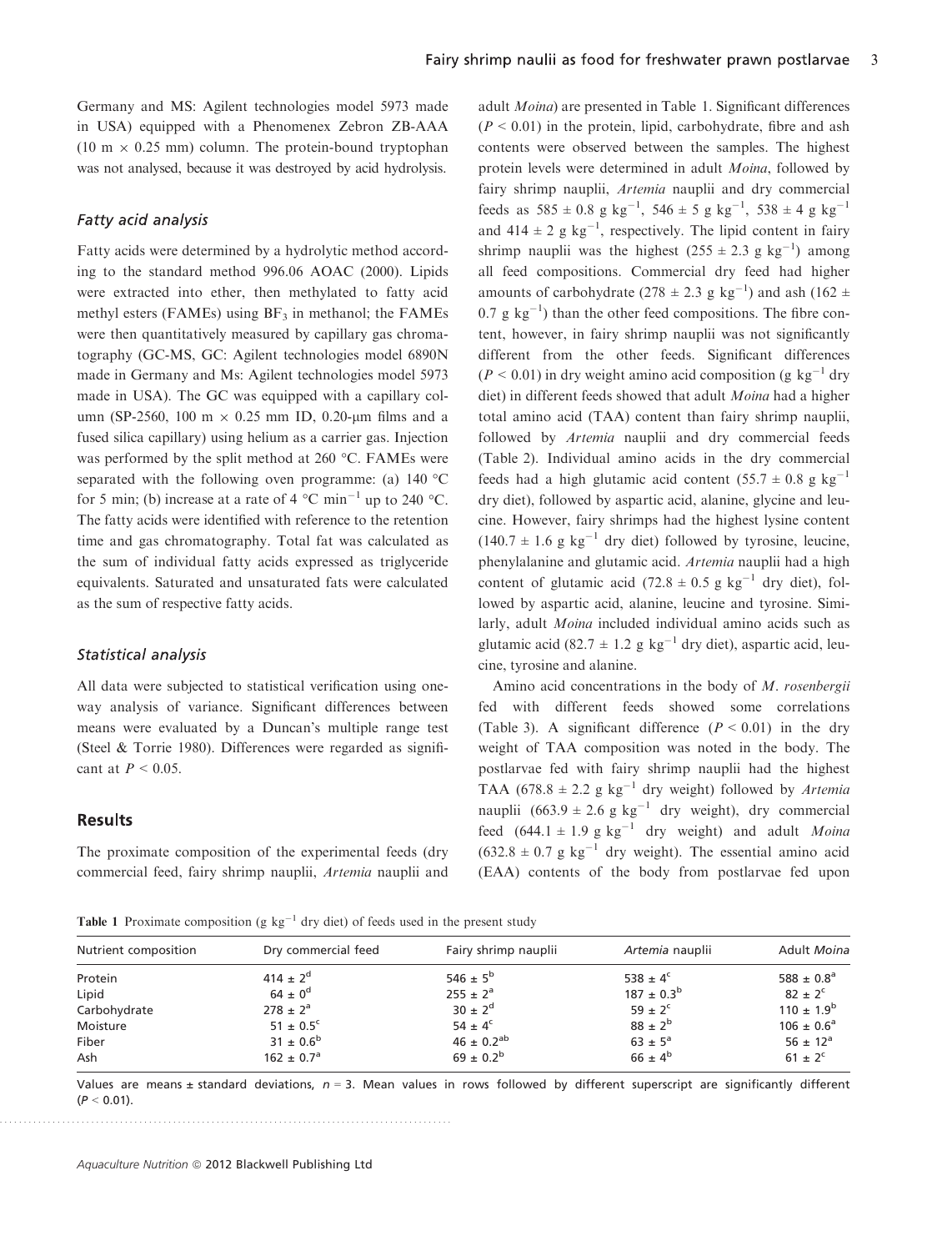| Amino acid    | Dry commercial feed           | Fairy shrimp nauplii          | Artemia nauplii               | Adult<br>Moina                 |
|---------------|-------------------------------|-------------------------------|-------------------------------|--------------------------------|
| Alanine       | $26.21 \pm 0.73^b$            | $17.78 \pm 0.38^c$            | $36.74 \pm 1.60^a$            | $40.22 \pm 1.45^a$             |
| Aspartic acid | $40.60 \pm 1.44^c$            | $21.02 \pm 0.81$ <sup>d</sup> | $49.24 \pm 0.97^{\rm b}$      | $56.29 \pm 1.38$ <sup>a</sup>  |
| Glutamic acid | $55.69 \pm 0.79^{\circ}$      | $32.27 \pm 1.41^{\circ}$      | $72.84 \pm 0.50^{\rm b}$      | $82.67 \pm 1.21$ <sup>a</sup>  |
| Glycine       | $25.82 \pm 0.24$ <sup>a</sup> | $12.02 \pm 0.50^{\circ}$      | $21.18 \pm 0.47^b$            | $27.21 \pm 1.13^a$             |
| Histidine     | $7.64 \pm 0.08^c$             | $23.75 \pm 1.61^a$            | $8.17 \pm 0.19^{\circ}$       | $12.08 \pm 0.26^b$             |
| Isoleucine    | $4.98 \pm 0.19^c$             | $22.36 \pm 0.69^{\circ}$      | $19.79 \pm 0.12^b$            | $22.51 \pm 0.54$ <sup>a</sup>  |
| Leucine       | $21.14 \pm 0.81^d$            | $41.10 \pm 0.32^b$            | $35.23 \pm 0.51$ <sup>c</sup> | $44.92 \pm 1.29$ <sup>a</sup>  |
| Lysine        | $19.04 \pm 0.27$ <sup>c</sup> | $140.65 \pm 1.64^a$           | $34.41 \pm 0.35^{\text{b}}$   | $38.68 \pm 1.09^b$             |
| Methionine    | $7.34 \pm 0.19^c$             | $9.08 \pm 0.22^{\circ}$       | $11.43 \pm 0.25^{\circ}$      | $29.80 \pm 1.01^a$             |
| Phenylalanine | $14.46 \pm 0.04^d$            | $40.04 \pm 1.66^{\circ}$      | $22.22 \pm 0.30^{\circ}$      | $27.68 \pm 0.77^{\rm b}$       |
| Proline       | $17.50 \pm 0.14^c$            | $17.31 \pm 0.45^{\circ}$      | $28.79 \pm 0.12^a$            | $27.02 \pm 0.48^d$             |
| Serine        | $17.29 \pm 0.32^{\circ}$      | $7.75 \pm 0.56^{\circ}$       | $29.85 \pm 0.52^a$            | $27.72 \pm 0.37^{\circ}$       |
| Threonine     | $10.96 \pm 0.34^c$            | $7.85 \pm 0.58$ <sup>d</sup>  | $22.70 \pm 0.24$ <sup>a</sup> | $26.85 \pm 0.28^{\rm b}$       |
| Tyrosine      | $14.65 \pm 0.14^c$            | $45.00 \pm 0.87^{\rm b}$      | $35.08 \pm 0.22^c$            | $54.70 \pm 1.33$ <sup>a</sup>  |
| Valine        | $6.61 \pm 0.22^d$             | $20.95 \pm 0.64^b$            | $23.43 \pm 0.13^a$            | $12.86 \pm 0.75$ <sup>c</sup>  |
| <b>TAA</b>    | $289.93 \pm 1.54^c$           | $458.96 \pm 2.32^b$           | $451.12 \pm 2.13^b$           | 531.22 $\pm$ 1.41 <sup>a</sup> |
| EAA $(%)$     | 31.79                         | 66.63                         | 39.32                         | 40.55                          |
| NEAA (%)      | 68.21                         | 33.37                         | 60.68                         | 59.45                          |

Table 2 Amino acid concentrations (g  $kg^{-1}$  dry diet) of four different feeds

TAA, total amino acid; EAA, essential amino acid; NEAA, non-essential amino acid.

Values are means ± standard deviations,  $n = 3$ . Mean values in rows followed by different superscript are significantly different  $(P < 0.05)$ .

different feeds were in the range of 667–675 g  $kg^{-1}$ . Nonessential amino acids (NEAA) ranged between 324 g  $kg^{-1}$ and 333 g  $kg^{-1}$ . Individual amino acid concentrations in the body of  $M$ . rosenbergii fed with fairy shrimp nauplii had the highest levels of lysine, glutamic acid and phenylalanine (214.4, 61.3 and 60.7 g  $kg^{-1}$  dry weight, respectively). The body of postlarvae fed with dry commercial feed had the highest levels of lysine, phenylalanine and leucine (207.9, 59.4 and 57.9 g  $kg^{-1}$  dry weight, respectively). The body of postlarvae fed with Artemia nauplii had the highest levels of lysine, phenylalanine and leucine (212.6, 62.2 and 59.1 g  $kg^{-1}$  dry weight, respectively). The body of postlarvae fed with adult Moina had the highest levels of lysine, phenylalanine and leucine (202.6, 57.0 and 56.7 g kg<sup>-1</sup> dry weight, respectively).

The essential amino acid ratio (A/E) of in different feeds showed that fairy shrimp nauplii had the highest A/E ratio of lysine, leucine and phenylalanine (460, 134 and 131, respectively) (Table 4). The highest A/E ratio in the dry commercial feed was provided by leucine, lysine and phenylalanine (229.4, 206.9 and 156.88, respectively). The A/E ratio of Artemia nauplii had high values for leucine, lysine and valine (198.6, 194 and 132.1, respectively). Adult Moina had high leucine, lysine and methionine contents (208.6, 179.6 and 138.4, respectively). The A/E ratio in the body content of postlarvae that were fed with different diets is shown in Table 5. The body of postlarvae fed on fairy

shrimp nauplii had the highest A/E ratio of lysine, phenylalanine and leucine (465.2, 131.7 and 129, respectively). The body of postlarvae fed on dry commercial feeds had the highest A/E ratio of lysine, phenylalanine and leucine (469.8, 134.3 and 130.9, respectively). The body of postlarvae fed on Artemia nauplii had the highest A/E ratio of lysine, phenylalanine and leucine (468.4, 137.0 and 130, respectively). The body of postlarvae fed adult on Moina had the highest A/E ratio of lysine, phenylalanine and leucine (469.1, 131.9 and 131.3, respectively).

The fatty acid contents of experimental feeds are shown in Table 6. The present results demonstrate that the fatty acid concentrations were significantly different ( $P < 0.05$ ) among the different feeds. Fairy shrimp nauplii had the highest total fatty acid content of  $277.8 \pm 0.9$  g kg<sup>-1</sup> from the dry diet. The total saturated fatty acid content was  $91.9 \pm 0.7$  g kg<sup>-1</sup> for the dry diet, and the total unsaturated fatty acid content was  $185.9 \pm 0.5$  g kg<sup>-1</sup>. The omega-6 and omega-3 contents were  $33.07 \pm 0.10$  and  $71.95 \pm 0.28$  g kg<sup>-1</sup> in the dry diet, respectively. The polyunsaturated fatty acid (PUFA) content was  $105.02 \pm 0.27$ g  $kg^{-1}$  and the eicosapentaenoic acid (EPA)+docosahexaenoic acid (DHA) content was  $22.67 \pm 0.05$  g kg<sup>-1</sup> in the dry diet. The unsaturated fatty acid profile in the fairy shrimp nauplii had the highest levels of oleic acid (C18:1n9), linolenic acid (C18:3n3) and linolenic acid  $(C18:2n6)$  (71.59, 47.63 and 23.91 g kg<sup>-1</sup> dry diet,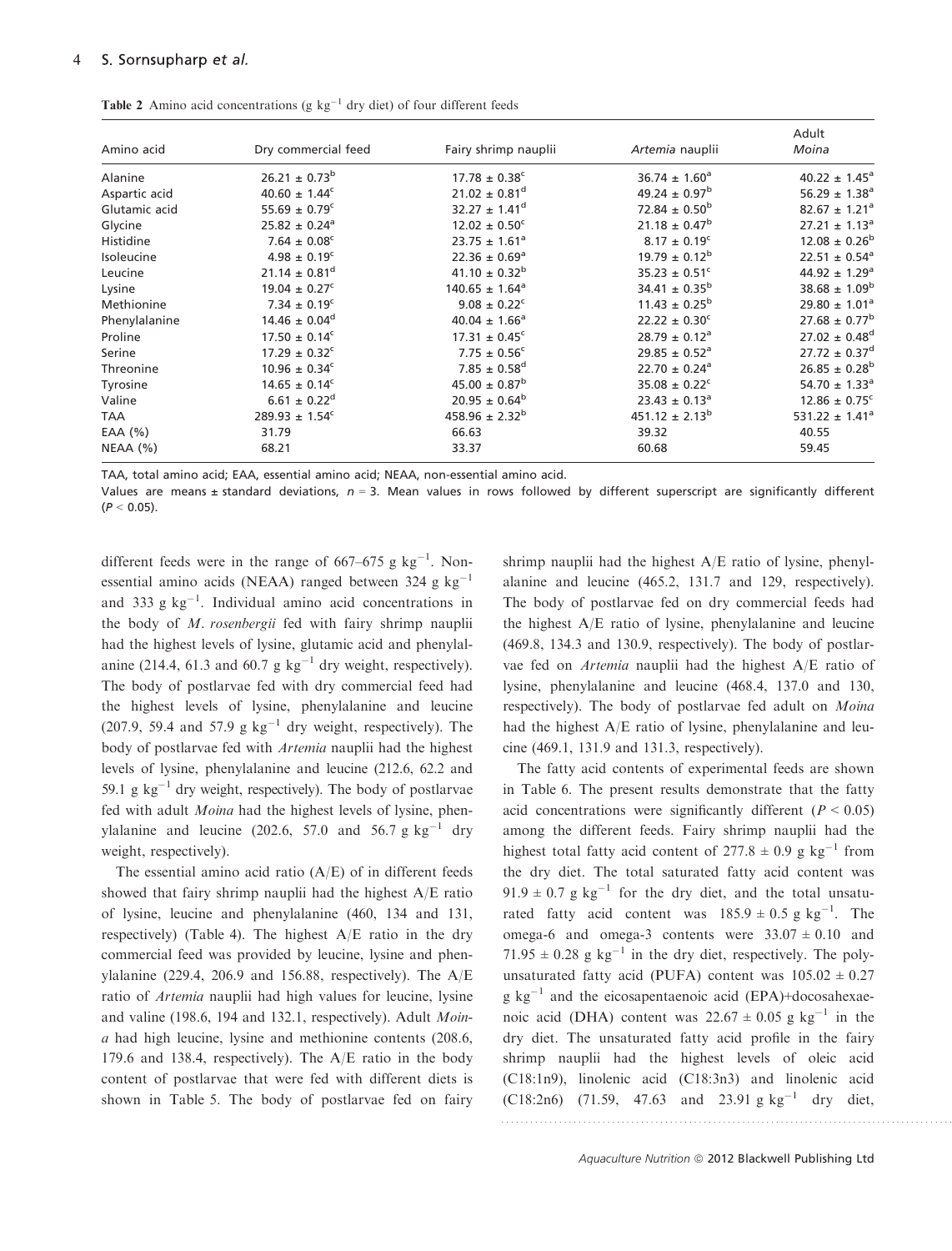| Amino acid    | Dry commercial feed           | Fairy shrimp nauplii           | Artemia nauplii                | Adult<br>Moina                |
|---------------|-------------------------------|--------------------------------|--------------------------------|-------------------------------|
| Alanine       | $23.47 \pm 0.42$ <sup>a</sup> | $23.76 \pm 0.54$ <sup>a</sup>  | $23.11 \pm 0.88^a$             | $23.29 \pm 0.76^a$            |
| Aspartic acid | $32.06 \pm 0.39^b$            | $36.28 \pm 0.73$ <sup>a</sup>  | $33.69 \pm 0.66^b$             | $32.30 \pm 0.66^{\circ}$      |
| Glutamic acid | $52.82 \pm 1.55^{\circ}$      | $61.27 \pm 0.36^a$             | $57.89 \pm 0.85^{\rm b}$       | 54.30 $\pm$ 0.55 <sup>c</sup> |
| Glycine       | $20.38 \pm 0.70^a$            | $19.52 \pm 0.86^a$             | $19.14 \pm 0.55^{\circ}$       | $19.04 \pm 0.08^a$            |
| Histidine     | $38.25 \pm 0.58^{ab}$         | $39.88 \pm 0.96^{\circ}$       | $39.62 \pm 1.13^{ab}$          | $36.72 \pm 0.69^b$            |
| Isoleucine    | $30.23 \pm 0.62^b$            | $33.99 \pm 1.14^a$             | $30.44 \pm 0.53^b$             | $29.93 \pm 1.32^b$            |
| Leucine       | $57.92 \pm 1.07$ <sup>a</sup> | 59.44 $\pm$ 0.43 <sup>a</sup>  | $58.98 \pm 0.92$ <sup>a</sup>  | $56.72 \pm 0.67$ <sup>a</sup> |
| Lysine        | $207.90 \pm 0.50^{\circ}$     | $214.44 \pm 0.74$ <sup>a</sup> | $212.59 \pm 0.79$ <sup>a</sup> | $202.63 \pm 0.64^{\circ}$     |
| Methionine    | $14.64 \pm 0.28$ <sup>a</sup> | $16.19 \pm 0.35^a$             | $15.88 \pm 1.54$ <sup>a</sup>  | $15.02 \pm 0.33^a$            |
| Phenylalanine | $59.43 \pm 0.95^{\circ}$      | $60.69 \pm 0.40^{ab}$          | $62.19 \pm 0.57$ <sup>a</sup>  | $56.99 \pm 0.61^{\circ}$      |
| Proline       | $16.89 \pm 0.84$ <sup>a</sup> | $17.62 \pm 0.39$ <sup>a</sup>  | $16.77 \pm 0.44^{\circ}$       | $16.42 \pm 0.49^a$            |
| Serine        | $8.77 \pm 0.70$ <sup>a</sup>  | $9.55 \pm 0.76$ <sup>a</sup>   | $8.83 \pm 0.21$ <sup>a</sup>   | $9.31 \pm 0.31^a$             |
| Threonine     | $9.15 \pm 0.35^a$             | $9.76 \pm 0.86$ <sup>a</sup>   | $9.55 \pm 0.91$ <sup>a</sup>   | $9.30 \pm 0.42$ <sup>a</sup>  |
| Tyrosine      | $47.14 \pm 0.50^{\rm b}$      | 49.86 $\pm$ 0.61 <sup>a</sup>  | $50.56 \pm 0.84$ <sup>a</sup>  | $46.14 \pm 0.29^b$            |
| Valine        | $25.02 \pm 0.37$ <sup>a</sup> | $26.58 \pm 1.0^a$              | $24.62 \pm 1.08$ <sup>a</sup>  | $24.66 \pm 0.38$ <sup>a</sup> |
| TAA           | $644.07 \pm 1.91^{\circ}$     | $678.84 \pm 2.23$ <sup>a</sup> | $663.86 \pm 2.56^b$            | $632.75 \pm 0.67^c$           |
| EAA $(%)$     | 67.48                         | 66.70                          | 67.34                          | 67.32                         |
| NEAA (%)      | 32.52                         | 33.30                          | 32.66                          | 32.68                         |

**Table 3** Amino acid concentrations (g kg<sup>-1</sup> dry weight) in the body of *Macrobrachium rosenbergii* fed with four different feeds

TAA, total amino acid; EAA, essential amino acid; NEAA, non-essential amino acid.

Values are means ± standard deviations,  $n = 3$ . Mean values in rows followed by different superscript are significantly different  $(P < 0.05)$ .

Table 4 A/E ratio of four different feeds

| Amino acid    | Dry<br>commercial<br>feed | Fairy<br>shrimp<br>nauplii | Artemia<br>nauplii | Adult<br>Moina |
|---------------|---------------------------|----------------------------|--------------------|----------------|
| Histidine     | 82.86                     | 77.67                      | 46.06              | 56.09          |
| Isoleucine    | 54.01                     | 73.12                      | 111.55             | 104.49         |
| Leucine       | 229.39                    | 134.41                     | 198.63             | 208.55         |
| Lysine        | 206.56                    | 459.96                     | 193.95             | 179.60         |
| Methionine    | 79.68                     | 29.70                      | 64.44              | 138.36         |
| Phenylalanine | 156.88                    | 130.95                     | 125.27             | 128.53         |
| Threonine     | 118.94                    | 25.67                      | 127.99             | 124.66         |
| Valine        | 71.69                     | 68.52                      | 132.10             | 59.72          |

A/E ratio = (EAA/total EAA)  $\times$  1000 (Arai 1981).

Table 5 A/E ratio in the body of Macrobrachium rosenbergii fed with four different feeds

| Amino acid    | Dry<br>commercial<br>feed | Fairy<br>shrimp<br>nauplii | Artemia<br>nauplii | Adult<br>Moina |
|---------------|---------------------------|----------------------------|--------------------|----------------|
| Histidine     | 86.43                     | 86.52                      | 87.29              | 85.01          |
| Isoleucine    | 68.31                     | 73.74                      | 67.07              | 69.28          |
| Leucine       | 130.89                    | 128.95                     | 129.96             | 131.30         |
| Lysine        | 469.78                    | 465.19                     | 468.39             | 469.10         |
| Methionine    | 33.09                     | 35.11                      | 34.99              | 34.76          |
| Phenylalanine | 134.28                    | 131.66                     | 137.03             | 131.93         |
| Threonine     | 20.67                     | 21.17                      | 21.04              | 21.52          |
| Valine        | 56.55                     | 57.67                      | 54.25              | 57.10          |

Aquaculture Nutrition @ 2012 Blackwell Publishing Ltd

..............................................................................................

respectively). The overall fatty acid contents in body of the postlarvae fed with different feeds are provided in Table 7. The present results showed that the total fatty acid concentrations of *Artemia* nauplii (64.25  $\pm$  0.68 g kg<sup>-1</sup> dry weight) and fairy shrimp nauplii  $(60.64 \pm 0.28 \text{ g kg}^{-1} \text{ dry weight})$ were not significantly different. The total saturated fatty acid content was not significantly higher (26.71  $\pm$  0.41 g kg<sup>-1</sup> dry weight) when fed with dry commercial feed, but the total unsaturated fatty acid was significantly higher (38.03  $\pm$  0.27 g kg<sup>-1</sup> dry weight) when fed with Artemia nauplii. Omega-6 and omega-3 were the highest when fed with adult *Moina* (11.01  $\pm$ 0.26 g kg<sup>-1</sup> dry weight) and *Artemia* nauplii (16.01 ±  $0.35$  g kg<sup>-1</sup> dry weight), respectively. The PUFA and EPA +DHA contents were the highest when fed with adult Moina  $(25.80 \pm 0.32 \text{ g kg}^{-1} \text{ dry weight})$  and dry commercial feed  $(11.68 \pm 0.11 \text{ g kg}^{-1} \text{ dry weight})$ , respectively. The major unsaturated fatty acid profile of postlarvae fed with four different feeds was found to be oleic acid (C18:1n9), linolenic acid (C18:2n6, C18:3n3), arachidonic acid (C20:4n6), EPA (C20:5n3) and DHA (C22:6n3). Weight gain of the postlarvae fed with fairy shrimp nauplii (75  $\pm$  8.69 mg) was significantly  $(P < 0.01)$  higher than those fed with *Artemia* nauplii, adult *Moina* and dry commercial feed (56.43  $\pm$  3.86, 39.26  $\pm$  3.35,  $20.57 \pm 2.54$  mg, respectively) (Table 8). The SGR of the postlarvae fed with fairy shrimps  $(7.10 \pm 0.60\% \text{ day}^{-1})$  was higher than those fed with *Artemia* nauplii  $(6.34 \pm 0.44\%)$ day<sup>-1</sup>), adult *Moina*  $(5.36 \pm 0.17\% \text{ day}^{-1})$  and dry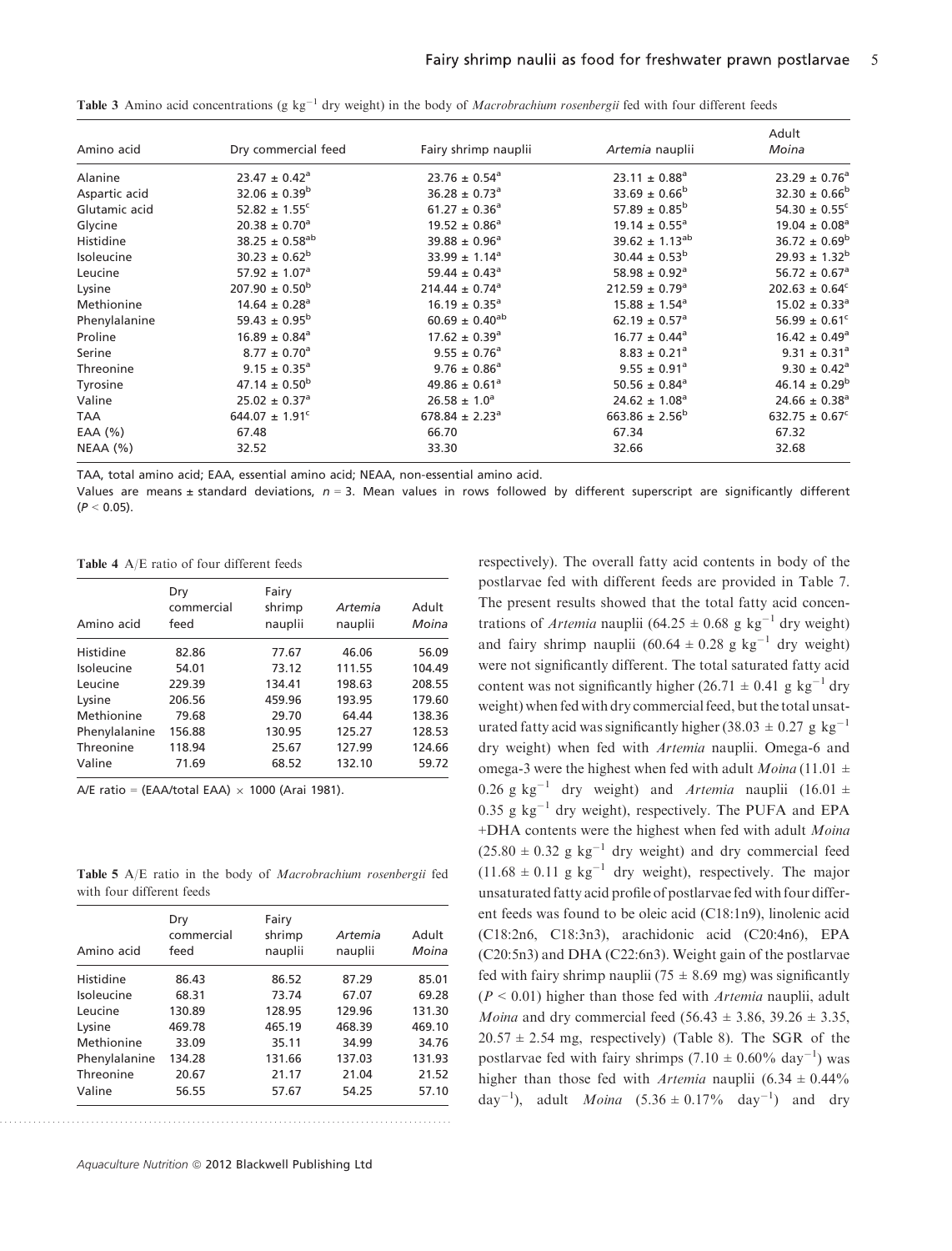commercial feed  $(3.71 \pm 0.35\% \text{ day}^{-1})$ . However, survival rates for each treatment were not significantly different  $(P > 0.05)$ .

### **Discussion**

Live feeds can have an important role in larval nutrition of ornamental fish (Lim et al. 2003), marine shrimp (Farhadian et al. 2007) and freshwater prawn (Barros & Valenti 2003b). However, high-quality live feed, in general, may also be costly to produce. Several live and inert feeds were investigated as either a replacement or as a supplement for Artemia nauplii in M. rosenbergii (Alam et al. 1995; Silva & Rodrigues 1997) and brown shrimp Farfantepenaeus aztecus larvae (Robinson et al. 2005). Indeed, one of the major research themes in aquaculture is directed towards exploring low-cost alternatives to Artemia sp., such as inert larval diets for M. rosenbergii or other types of live feed

(Martín et al. 2006; Dahms et al. 2007b). In the present study, although some variation was found in the crude protein, lipid and total carbohydrate, these were within the normal range. Protein content in all the live feed items in our study was higher than in the commercial feeds. This study also showed that adult Moina had higher protein content (585 g  $kg^{-1}$ ) than the other feeds. Previous investigations reported a high level of protein in Moina (Das et al. 2007). They observed that the protein, lipid and carbohydrate levels of *Moina* were 663, 108 and 198 g  $kg^{-1}$ , respectively. In addition, S. sirindhornae nauplii had a high protein content (546 g  $kg^{-1}$ ) comparable to *S. dichotomus* nauplii (506 g  $kg^{-1}$ ) reported by Velu & Munuswamy (2008). However, Dararat et al. (2012) studied the biochemical composition of three fairy shrimp species from Thailand and found that the adults of S. sirindhornae had a protein content of 744 g  $kg^{-1}$ . Similarly, our Artemia nauplii showed a high protein content of  $538 \pm 2.3$  g kg<sup>-1</sup>

**Table 6** Fatty acid concentrations (g  $kg^{-1}$  dry diet) of four different feeds

| Fatty acid                     | Commercial feed              | Fairy shrimp nauplii           | Artemia nauplii               | Adult<br>Moina                |
|--------------------------------|------------------------------|--------------------------------|-------------------------------|-------------------------------|
| Total fatty acids              | $98.90 \pm 1.68^{\rm b}$     | $277.83 \pm 0.91^a$            | $100.87 \pm 1.37^b$           | $99.58 \pm 0.88^{\rm b}$      |
| Total saturated fatty acids    | $47.58 \pm 2.82^b$           | $91.92 \pm 0.67$ <sup>a</sup>  | $22.45 \pm 0.94^d$            | $41.59 \pm 0.43$ <sup>c</sup> |
| Total unsaturated fatty acids  | $51.325 \pm 1.96^c$          | $185.91 \pm 0.53^a$            | $78.42 \pm 1.44^b$            | 57.99 $\pm$ 0.44 <sup>c</sup> |
| <b>PUFA</b>                    | $28.42 \pm 1.56^d$           | $105.02 \pm 0.27$ <sup>a</sup> | 43.86 $\pm$ 1.92 <sup>b</sup> | 33.31 $\pm$ 0.24 <sup>c</sup> |
| Omega-6                        | $20.09 \pm 1.16^b$           | $33.07 \pm 0.10^a$             | $8.17 \pm 0.36^d$             | $14.68 \pm 0.11^{\circ}$      |
| Omega-3                        | $8.33 \pm 0.40^d$            | $71.95 \pm 0.28$ <sup>a</sup>  | $35.69 \pm 1.56^b$            | $18.53 \pm 0.13$ <sup>c</sup> |
| EPA+DHA                        | $5.56\,\pm\,0.25^{\rm b}$    | $22.67 \pm 0.05^a$             | $1.46 \pm 0.64^c$             | $0.35 \pm 0.21^d$             |
| Saturated fatty acid           |                              |                                |                               |                               |
| Lauric acid (C12:0)            | $0.25 \pm 0.01^{\rm b}$      | $0.15 \pm 0.01^{\circ}$        | $0.10 \pm 0.01^d$             | $0.29 \pm 0.01^a$             |
| Myristic acid (C14:0)          | $4.39 \pm 0.02$ <sup>a</sup> | $2.83 \pm 0.03^{\circ}$        | $0.97 \pm 0.04^d$             | $3.36 \pm 0.05^{\rm b}$       |
| Pentadecanoic acid (C15:0)     | $1.28 \pm 0.06^c$            | $2.35 \pm 0.06^b$              | $0.26 \pm 0.01^d$             | $2.80 \pm 0.04$ <sup>a</sup>  |
| Palmitic acid (C16:0)          | $29.39 \pm 1.60^{\rm b}$     | $63.35 \pm 0.20^a$             | $14.31 \pm 0.59^d$            | $25.81 \pm 0.27$ <sup>c</sup> |
| Heptadecanoic acid (C17:0)     | $1.92 \pm 0.10^c$            | $3.73 \pm 0.02$ <sup>a</sup>   | $0.92 \pm 0.04^d$             | $2.34 \pm 0.02^b$             |
| Stearic acid (C18:0)           | $9.12 \pm 0.51^{\rm b}$      | $16.77 \pm 0.45^{\circ}$       | $5.66 \pm 0.24^c$             | $6.16 \pm 0.03$ <sup>c</sup>  |
| Arachidic acid (C22:0)         | $0.62 \pm 0.03^b$            | $0.78 \pm 0.02^a$              | $0.18 \pm 0.01^d$             | $0.25 \pm 0.01^c$             |
| Behenic acid (C22:0)           |                              | $1.96 \pm 0.06^a$              |                               | $0.35 \pm 0.01^{\rm b}$       |
| Tricosanoic acid (C23:0)       | $0.63 \pm 0.31^a$            |                                |                               | $0.06 \pm 0.01^{\rm b}$       |
| Lignoceric acid (C24:0)        |                              |                                | $0.07 \pm 0.01^{\rm b}$       | $0.19 \pm 0.04^a$             |
| Unsaturated fatty acid         |                              |                                |                               |                               |
| Palmitoleic acid (C16:1n7)     | $4.74 \pm 0.26^b$            | $7.75 \pm 0.19^a$              | $3.16 \pm 0.12^c$             | $7.72 \pm 0.11^a$             |
| Oleic acid (C18:1n9)           | $17.76 \pm 1.03^c$           | $71.59 \pm 0.08^a$             | $31.09 \pm 1.38^b$            | $16.89 \pm 0.10^c$            |
| Erucic acid (C22:1n9)          | $0.10\,\pm\,0.01^{\rm b}$    | $0.28 \pm 0.01^a$              | $0.05 \pm 0.01^c$             |                               |
| Linolenic acid (C18:2n6)       | $17.73 \pm 1.04^b$           | $23.91 \pm 0.04^a$             | $7.71 \pm 0.34^c$             | $14.2 \pm 0.10^d$             |
| Linolenic acid (C18:3n3)       | $2.66 \pm 0.15^d$            | $47.63 \pm 0.32$ <sup>a</sup>  | $33.36 \pm 1.45^b$            | $18.15 \pm 0.12^c$            |
| Eicosadienoic acid (C20:2)     | $0.32 \pm 0.01^{\rm b}$      | $1.28 \pm 0.05^a$              | $0.27 \pm 0.01^{\rm b}$       | $0.08 \pm 0.01$ <sup>c</sup>  |
| Eicosatrienoic acid (C20:3n6)  | $0.13 \pm 0.01^{\rm b}$      | $1.11 \pm 0.01^a$              | $0.09 \pm 0.01^c$             | $0.06 \pm 0.01^d$             |
| Eicosatrienoic acid (C20:3:n3) | $0.12 \pm 0.01^c$            | $1.65 \pm 0.05^a$              | $0.87 \pm 0.04^b$             | $0.13 \pm 0.16^c$             |
| Arachidonic acid (C20:4n6)     | $2.24 \pm 0.01^{\rm b}$      | $8.05 \pm 0.03^a$              | $0.37 \pm 0.02^c$             | $0.37 \pm 0.01^{\circ}$       |
| EPA (C20:5n3)                  | $4.36 \pm 0.11^{\rm b}$      | $21.76 \pm 0.04^a$             | $1.46 \pm 0.06^c$             | $0.35 \pm 0.10^d$             |
| DHA (C22:6n3)                  | $1.20 \pm 0.06^a$            | $0.91 \pm 0.01^{\rm b}$        |                               |                               |

PUFA, polyunsaturated fatty acid; EPA, eicosapentaenoic acid; DHA, docosahexaenoic acid.

Values are means ± standard deviations,  $n = 3$ . Mean values in rows followed by different superscript are significantly different  $(P < 0.05)$ .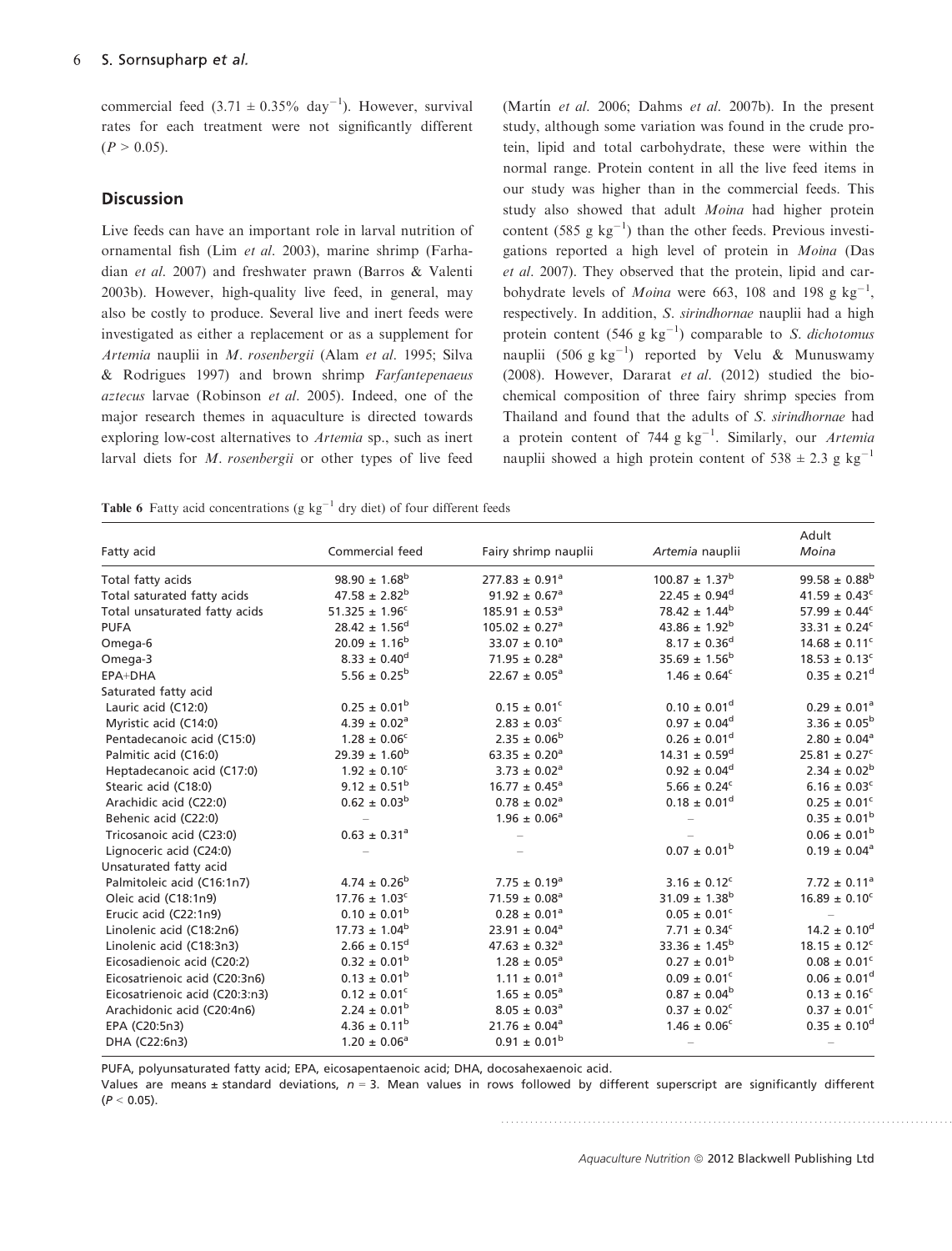| Fatty acid                     | Commercial feed               | Fairy shrimp nauplii          | Artemia nauplii               | Adult<br>Moina                |
|--------------------------------|-------------------------------|-------------------------------|-------------------------------|-------------------------------|
| Total fatty acids              | $51.05 \pm 0.44^b$            | $60.64 \pm 0.28^{ab}$         | $64.25 \pm 0.68^a$            | $59.53 \pm 0.47^b$            |
| Total saturated fatty acids    | $26.71 \pm 0.41$ <sup>a</sup> | $25.85 \pm 0.97$ <sup>a</sup> | $26.22 \pm 0.40^a$            | $26.23 \pm 0.76^a$            |
| Total unsaturated fatty acids  | $32.34 \pm 0.16^d$            | $34.79 \pm 0.27^{\rm b}$      | $38.03 \pm 0.27$ <sup>a</sup> | $33.30 \pm 0.56^c$            |
| <b>PUFA</b>                    | $22.61 \pm 0.08^{bc}$         | $22.12 \pm 0.28$ <sup>c</sup> | $23.72 \pm 0.63^{\rm b}$      | $25.80 \pm 0.32$ <sup>a</sup> |
| Omega-6                        | $9.6 \pm 0.14^b$              | $8.40 \pm 0.07^{\circ}$       | $7.70 \pm 0.30^{\circ}$       | $11.01 \pm 0.26^a$            |
| Omega-3                        | $12.96 \pm 0.07^d$            | $13.73 \pm 0.20^c$            | $16.01 \pm 0.35$ <sup>a</sup> | $14.79 \pm 0.21^{\rm b}$      |
| EPA+DHA                        | $11.68 \pm 0.11^a$            | $9.33 \pm 0.15^{\rm b}$       | $7.99 \pm 0.06^{\circ}$       | $7.85 \pm 0.14^c$             |
| Saturated fatty acid           |                               |                               |                               |                               |
| Lauric acid (C12:0)            | $0.06 \pm 0.01$ <sup>a</sup>  | $0.04 \pm 0.06^a$             | $0.06 \pm 0.31^a$             | $0.07 \pm 0.29$ <sup>a</sup>  |
| Myristic acid (C14:0)          | $1.33 \pm 0.04^a$             | $0.80 \pm 0.04^b$             | $1.00 \pm 0.22^{ab}$          | $1.36 \pm 0.04$ <sup>a</sup>  |
| Pentadecanoic acid (C15:0)     | $0.54 \pm 0.03^{ab}$          | $0.46 \pm 0.04^{\text{cb}}$   | $0.32 \pm 0.61$ <sup>c</sup>  | $0.70 \pm 0.15^a$             |
| Palmitic acid (C16:0)          | $14.30 \pm 0.25^a$            | $15.09 \pm 1.12^a$            | $13.94 \pm 0.13^a$            | $13.58 \pm 0.23^a$            |
| Heptadecanoic acid (C17:0)     | $0.95 \pm 0.05^a$             | $0.99 \pm 0.56^a$             | $1.01 \pm 0.02$ <sup>a</sup>  | $1.19 \pm 0.06^a$             |
| Stearic acid (C18:0)           | $7.05 \pm 0.10^{ab}$          | $6.55 \pm 0.14^b$             | $7.53 \pm 0.74$ <sup>a</sup>  | $6.58 \pm 0.33^b$             |
| Arachidic acid (C22:0)         | $0.72 \pm 0.05^a$             | $0.52 \pm 0.09^a$             | $0.65 \pm 0.63^a$             | $0.72 \pm 0.05^{\rm a}$       |
| Behenic acid (C22:0)           | $0.89 \pm 0.06^{ab}$          | $0.82 \pm 0.79^{\rm b}$       | $0.97 \pm 0.01^{ab}$          | $1.07 \pm 0.19^a$             |
| Tricosanoic acid (C23:0)       | $0.17 \pm 0.03^a$             | $0.11 \pm 0.03^{\circ}$       | $0.14 \pm 0.02$ <sup>a</sup>  | $0.21 \pm 0.08^a$             |
| Lignoceric acid (C24:0)        | $0.70 \pm 0.11^{ab}$          | $0.48 \pm 0.06^b$             | $0.62 \pm 0.71^{ab}$          | $0.74 \pm 0.13^a$             |
| Unsaturated fatty acid         |                               |                               |                               |                               |
| Palmitoleic acid (C16:1n7)     | $1.65 \pm 0.09^a$             | $0.81 \pm 0.08^c$             | $1.66 \pm 0.19^a$             | $1.18 \pm 0.04^b$             |
| Oleic acid (C18:1n9)           | $7.71 \pm 0.10^{\circ}$       | $11.43 \pm 0.10^b$            | $12.30 \pm 0.21$ <sup>a</sup> | $5.90 \pm 0.11^d$             |
| Erucic acid (C22:1n9)          |                               |                               | $0.07 \pm 0.33^b$             | $0.08 \pm 0.51^a$             |
| Linolenic acid (C18:2n6)       | $4.85 \pm 0.04^b$             | $3.39 \pm 0.08^{\circ}$       | $3.69 \pm 0.36^{\circ}$       | $6.48 \pm 0.22$ <sup>a</sup>  |
| Linolenic acid (C18:3n3)       | $1.29 \pm 0.06^d$             | $3.94 \pm 0.16^c$             | $7.42 \pm 0.31$ <sup>a</sup>  | $6.43 \pm 0.10^b$             |
| Eicosadienoic acid (C20:2)     | $0.36 \pm 0.03^{\circ}$       | $0.43 \pm 0.34$ <sup>a</sup>  | $0.29 \pm 0.01^a$             | $0.35 \pm 0.07$ <sup>a</sup>  |
| Eicosatrienoic acid (C20:3n6)  | $0.47 \pm 0.04^a$             | $0.31 \pm 0.13^b$             | $0.59 \pm 0.15^a$             | $0.53 \pm 0.43^{\circ}$       |
| Eicosatrienoic acid (C20:3:n3) |                               | $0.46 \pm 0.24$ <sup>a</sup>  | $0.61 \pm 0.05^a$             | $0.50 \pm 0.29^{\rm a}$       |
| Arachidonic acid (C20:4n6)     | $4.34 \pm 0.09^{ab}$          | $4.69 \pm 0.44$ <sup>a</sup>  | $3.42 \pm 0.28^{\rm b}$       | $4.00 \pm 0.68^{\circ}$       |
| EPA (C20:5n3)                  | $5.88 \pm 0.05^{\rm b}$       | $6.34 \pm 0.23$ <sup>a</sup>  | $5.22 \pm 0.02^c$             | $4.68 \pm 0.19^d$             |
| DHA (C22:6n3)                  | $5.80 \pm 0.06^a$             | $3.00 \pm 0.11^{\circ}$       | $2.77 \pm 0.72$ <sup>c</sup>  | $3.17 \pm 0.36^{\rm b}$       |

Table 7 Fatty acid concentrations (g kg<sup>-1</sup> dry weight) in the body of *Macrobrachium rosenbergii* fed with four different feeds

PUFA, polyunsaturated fatty acid; EPA, eicosapentaenoic acid; DHA, docosahexaenoic acid.

Values are means ± standard deviations,  $n = 3$ . Mean values in rows followed by different superscript are significantly different  $(P < 0.05)$ .

|  | Table 8 Growth performance of Macrobrachium rosenbergii postlarvae fed with four different feeds for 30 days |  |  |  |  |  |  |  |  |
|--|--------------------------------------------------------------------------------------------------------------|--|--|--|--|--|--|--|--|
|--|--------------------------------------------------------------------------------------------------------------|--|--|--|--|--|--|--|--|

| Growth performance                          | Dry commercial feed         | Fairy shrimp nauplii          | Artemia nauplii    | Adult<br>Moina                |
|---------------------------------------------|-----------------------------|-------------------------------|--------------------|-------------------------------|
| Initial weight (mg)                         | $10.02 \pm 0.32^d$          | $10.08 \pm 0.16^a$            | $9.86 \pm 0.18^b$  | $9.81 \pm 0.24^{\circ}$       |
| Final weight (mg)                           | $30.59 \pm 2.23^{\text{d}}$ | $85.58 \pm 6.92$ <sup>a</sup> | $66.28 \pm 3.78^b$ | 49.06 $\pm$ 1.78 <sup>c</sup> |
| Weight gain (mg)                            | $20.57 \pm 2.54^{\circ}$    | $75.49 \pm 8.69$ <sup>a</sup> | $56.43 \pm 3.86^b$ | $39.26 \pm 3.35^{\circ}$      |
| Specific growth rate (% day <sup>-1</sup> ) | $3.71 \pm 0.35^{\text{d}}$  | $7.10 \pm 0.60^{\circ}$       | $6.34 \pm 0.44^b$  | $5.36 \pm 0.17^c$             |
| Survival rate (%)                           | $81.25 \pm 2.6^a$           | $80.00 \pm 1.19^{\circ}$      | $79.63 \pm 1.08^a$ | $78.12 \pm 1.38$ <sup>a</sup> |

Values are means ± standard deviations,  $n = 30$ . Mean values in rows followed by different superscript are significantly different  $(P < 0.01)$ .

compared with the Artemia nauplii reported by Helland et al. (2003). The protein content of the dry commercial feed  $(414 \text{ g kg}^{-1})$  was similar to an inert diet  $(434-$ 451 g kg<sup>-1</sup>) for *M. rosenbergii* (Barros & Valenti 2003b) and 420–432 g  $kg^{-1}$  for kuruma prawn Marsupenaeus japonicus (Alam et al. 2002). Kovalenko et al. (2002) suggested that semi-purified microbound diets containing 461 g  $kg^{-1}$  crude protein had a good potential for successful larval culture of M. rosenbergii. In addition, the most suitable diet for rearing M. rosenbergii should be supplemented with protein levels ranging from 300 to 450 g  $kg^{-1}$  (Davassi 2011). Terrazas-Fierro et al. (2010), however, reported that fish soluble protein concentrate, squid meal, shrimp head meal, Catarina scallop by-product meal and fish meal were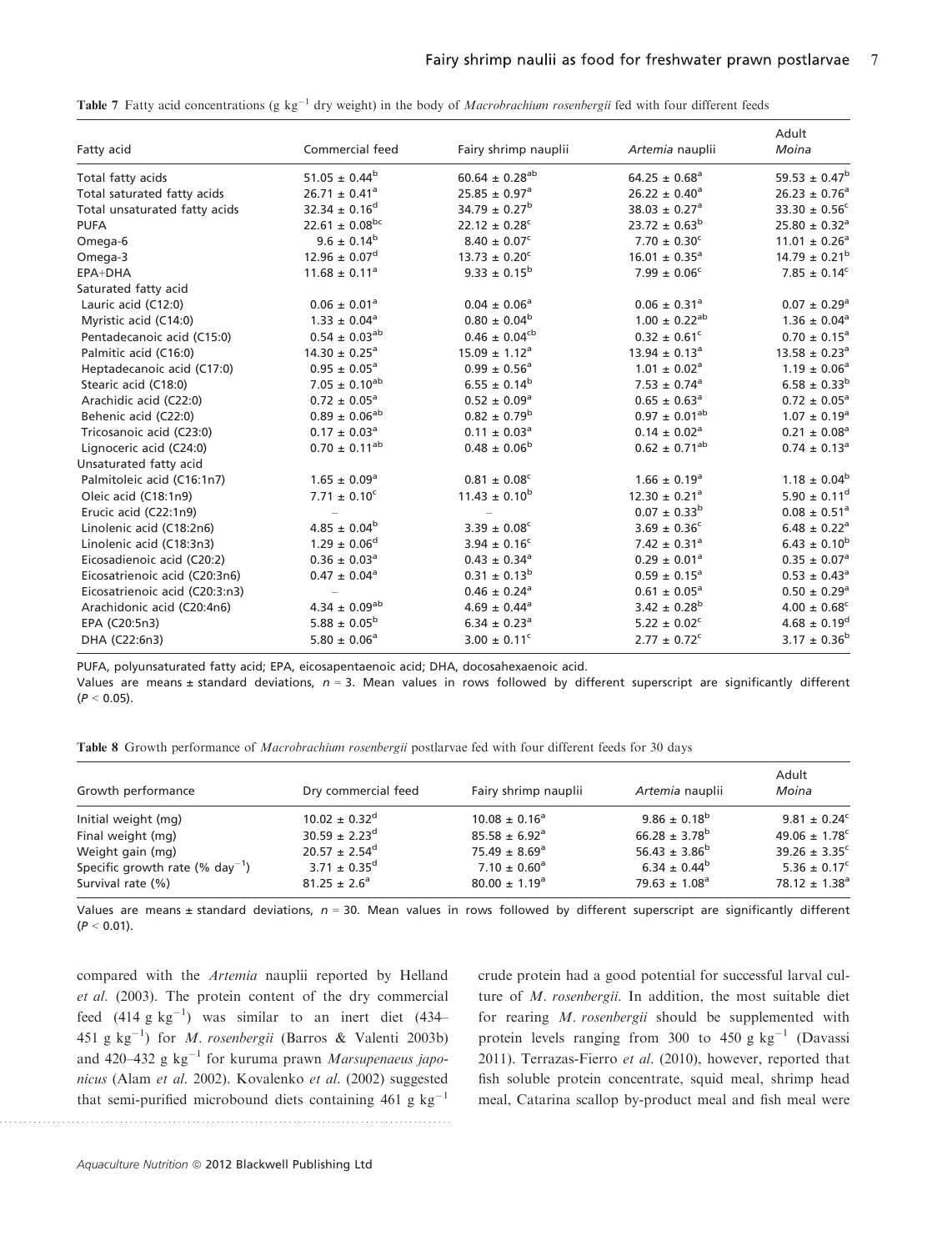all good sources of available protein and amino acids for juvenile Litopenaeus vannamei (Boone). Meanwhile, Sookying & Davis (2011) demonstrated the feasibility of four diets formulated to contain high levels of soybean meal  $(364 \text{ g kg}^{-1}$  crude protein) in combination with poultry by-products, fish meal, distiller's dried grains with soluble or pea meal in the production of diets for Pacific white shrimp (L. vannamei). Barclay et al. (2006) formulated a pelleted dry feed (612 g kg<sup>-1</sup> CP) for the tropical spiny lobster, Panulirus ornatus, and they suggested that the diet supported excellent growth and survival rates for the juvenile stages.

Results from our study showed that the total amino acid contents of live feeds had the highest levels of lysine, glutamic acid, phenylalanine, leucine and tyrosine in S. sirindhornae nauplii. Slight differences are shown in high levels of lysine, phenylalanine, leucine, glutamic acid and tyrosine in Artemia nauplii and adult Moina. However, Velu et al. (2003) reported that amino acid analysis revealed high levels of asparagine, glutamine and glycine in S. dichotomus and M. micrura. Similar to Velu & Munuswamy (2007), our results showed that the amino acid composition of adult S. dichotomus had high levels of the following essential amino acids: lysine, methionine, histidine, arginine, isoleucine, leucine, valine, glycine and threonine. Dararat et al. (2012) investigated the amino acid composition in adult S. sirindhornae and discovered high levels of lysine, phenylalanine, leucine and glutamic acid. Amino acid profiles of the body of postlarvae fed S. sirindhornae nauplii showed high lysine levels that were not significantly different from those fed with Artemia nauplii. However, in both treatment groups the amino acid concentration was higher than those in postlarvae fed with dry commercial feed and adult Moina. Reed & D'Abramo (1989) suggested that whole body amino acid profiles can be used as a reference dietary profile for M. rosenbergii. Alam et al. (2002) found that amino acid profiles of juvenile prawn protein and squid meal protein provided suitable amino acid compositions for good growth of kuruma prawn Marsupenaeus japonicus juveniles.

The concept of A/E ratio was introduced by Arai (1981) to formulate test diets for coho salmon Oncorhynchus kisutch. The  $A/E$  ratios of various animal protein sources generally show high arginine, lysine and methionine A/E ratios (Mente et al. 2002). In our study, S. sirindhornae nauplii showed the highest A/E ratio of lysine, leucine and phenylalanine. Besides the A/E ratio of essential amino acids, postlarvae fed with S. sirindhornae nauplii had the highest A/E ratios of lysine, phenylalanine and leucine. In our study, the considered A/E ratios for the body of postlarvae for lysine and leucine were somewhat higher when compared with reported values for kuruma prawn, M. japonicus (Alam et al. 2002). A comparison of essential amino acid proportions (A/E ratios) between M. rosenbergii and penaeid species suggest only minor, if any, differences in the requirements for essential amino acids (D'Abramo 1998). The other A/E ratios in the body of postlarvae did not show major differences compared to Velu & Munuswamy (2008).

The present study showed the highest fatty acid concentration in the body of postlarvae fed with Artemia nauplii followed by S. sirindhornae nauplii. S. sirindhornae nauplii had the highest total fatty acid, total unsaturated fatty acid, omega-6 and 3, PUFA and EPA+DHA contents. The fatty acid profiles of S. sirindhornae nauplii in this study were similar to those reported by Velu & Munuswamy (2008). They found that fatty acids (C18 series and C16 series) in S. dichotomus appeared to be around 20.50 and 161.12  $g \text{ kg}^{-1}$ , respectively. Moreover, the present results reveal that the highest total fatty acid, highly unsaturated fatty acid (HUFA), PUFA and EPA+DHA concentrations were found in S. sirindhornae nauplii. Velu & Munuswamy (2007) reported that the fatty acids in S. dichotomus showed a high level of major fatty acids compared with Moina sp. and Artemia sp. The fatty acid profiles of adult fairy shrimps showed high levels of both PUFA and unsaturated fatty acids. Dararat et al. (2012) investigated fatty acid profiles in three species of Thai fairy shrimps. They found that fatty acid profiles in adult *B. thailandensis*, S. siamensis and S. sirindhornae were 7.46, 5.89 and 4.75 mg  $g^{-1}$ , respectively.

Larval stages of crustacean species most likely require higher levels of dietary lipids relative to juveniles and adults (D'Abramo 1989). In addition, the levels of lipids in freshwater prawn diets can be as low as 20 g  $kg^{-1}$  if sufficient dietary energy is available and the requirements for PUFA s are satisfied (D'Abramo & Sheen 1994). Bragagnolo & Rodriguez-Amaya (2001) reported that in freshwater prawn M. rosenbergii, the major fatty acids were C16:0, C20:5n-3, C18:1n-9, C18:0, C22:6n-3, C18:2n-6, C17:0 and C18:1n-7. Nevertheless, 80% of the total fatty acids in Artemia are composed of 16:0, 16:1n-7, 18:2n-6, 18:3n-3 and 20:5n-3 fatty acids as reviewed by Bengston et al. (1991). Lim *et al.* (2001) reported that the fatty acid profile of ongrown Artemia sp was deficient in linoleic acid. However, linoleic acid, DHA and EPA were the highest among all the four diets tested in on-grown Artemia. Velu & Munuswamy (2008) reported that S. dichotomus met all the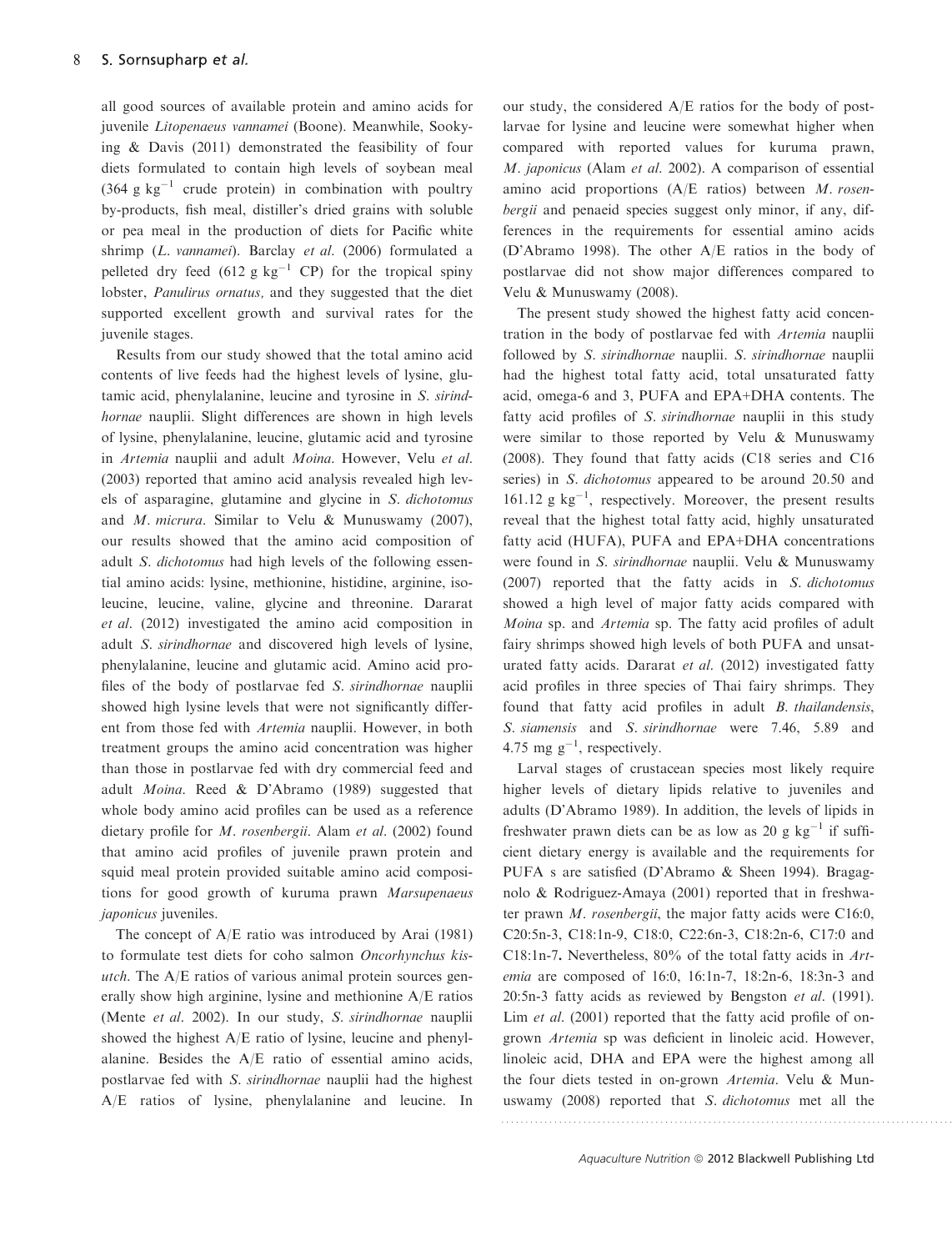nutritional requirements of M. rosenbergii larvae with regard to fatty acid requirements. In the present study, the body of postlarvae fed with live feeds containing high levels of total fatty acids and unsaturated fatty acids was compared with the body of postlarvae fed with dry commercial feed. S. sirindhornae nauplii, Artemia nauplii and adult Moina were reflected their higher levels of fatty acids and their effective utilization. In a previous study, dietary lipid levels used in crustacean larvae feeds were up to 374 g kg<sup>-1</sup> (Kovalenko *et al.* 2002). The essential fatty acids (EFA) in the diet of consumer organisms are important for their growth (Velu & Munuswamy 2004). In addition, M. rosenbergii can make use of palmitic acid for the synthesis of saturated and unsaturated fatty acids (Roustaian et al. 1999). A slight difference is shown in the results of fatty acids in the body of postlarvae fed with Artemia nauplii and S. sirindhornae nauplii. In the present study, postlarvae fed with adult Moina had higher fatty acid contents in the body than reported for M. rosenbergii by Das et al. (2007). Our results also show that the body of prawn postlarvae fed with dry commercial feed had a higher EPA +DHA concentration than the body of postlarvae fed with fairy shrimp nauplii. This can be explained by the process of metabolization. Dry commercial feed also had the highest carbohydrate composition with  $278 \pm 2.3$  g kg<sup>-1</sup> in contrast to fairy shrimp nauplii which showed a lower carbohydrate composition with  $30 \pm 1.6$  g kg<sup>-1</sup>. Carbohydrates can be metabolized to fatty acids. Tacon (1987), for example, reported the ability of fish and shrimp to convert high amounts of dietary carbohydrate to energy acquisition (e.g. glucose), non-essential amino acids or lipids. This might have taken place during our experiment.

Nhan et al. (2010) demonstrated that larval stocking density and feeding regime strongly affected larval development, survival and the duration of the life cycle. In the present study, larval growth and survival were strongly affected by feed composition. Weight gain and SGR of M. rosenbergii postlarvae fed with S. sirindhornae nauplii were significantly  $(P < 0.01)$  higher than when fed with Artemia nauplii, adult Moina and dry commercial feed. The present results suggest that *S. sirindhornae* nauplii can be used as nutritionally adequate food for growing freshwater prawn M. rosenbergii postlarvae. During the study period, prawn fed with live feed showed large increases in their weight from 9.81-75.49 mg except for those fed only dry commercial feed (10.02–20.57 mg). The gain in body weight of M. rosenbergii fed S. sirindhornae nauplii was significantly higher than those fed Artemia nauplii, adult Moina and dry commercial diets. Survival rates within each

..............................................................................................

of the treatments were not significantly different ( $P > 0.05$ ). Das et al. (2007) reported that growth and survival rates of M. rosenbergii postlarvae increased with increasing amounts of EPA and DHA in dietary Moina. Similarly, studies on fatty acids demonstrated that HUFA is important for normal growth and survival of M. rosenbergii postlarvae (Romdhane et al. 1995), P. monodon (Glencross & Smith 2001; Hoa et al. 2009), tropical spiny lobster *Panuli*rus ornatus (Barclay et al. 2006) and Chinese mitten crab Eriocheir sinensis (Sui et al. 2007; Wu et al. 2007). Nonwachai et al. (2010) reported that Pacific white shrimp (L. vannamei) raised on diets supplemented with marine algal meals rich in DHA and ARA showed significant improvement in immune parameters. Additionally, the survival rate after challenge with Vibrio harveyi was increased. Although the amino acid and fatty acid profiles in the live feed showed enrichment containing highly unsaturated fatty acids, according to our analyses, a microbound diet can also be used as a source of dietary protein and highly unsaturated fatty acids (Genodepa et al. 2004). Sookying & Davis (2011) provided soybean meal diets with four levels of protein content meal (mean,  $364 \text{ g kg}^{-1}$  crude protein) for the outdoor production of L. vannamei. This study resulted in survival percentages ranging from 86.6% to 93.7% (in outdoor ponds) and 97.3% to 98.7% (reared in outdoor tanks). Coutteau et al. (1996) studied the effect of dietary purified phosphatidylcholine on growth, survival and fatty acid composition of early postlarval L. vannamei. They found that the growth response of shrimps fed 15 g  $kg^{-1}$ purified soybean phosphatidylcholine or 65 g  $kg^{-1}$  de-oiled soybean lecithin was significantly greater than that of shrimps fed a phosphatidylcholine-deficient diet, whereas no effect was observed either on survival or on stress resistance.

#### **Acknowledgements**

This work was supported by the Commission on Higher Education, Thailand, under the programme Strategic Scholarships for Frontier Research Network. Dr Jolyon Dodgson is thanked for helping with English corrections. The authors wish to thank Assistant Professor Aruneepong Srisathaporn for her help with the proximate analysis.

#### **References**

Alam, M.S., Ang, K.J. & Cheah, S.H. (1993) Use of Moina micrura (Kurz) as an Artemia substitute in larval rearing of the production of Macrobrachium rosenbergii (de Man) post-larvae. Aquaculture, 109, 337–349.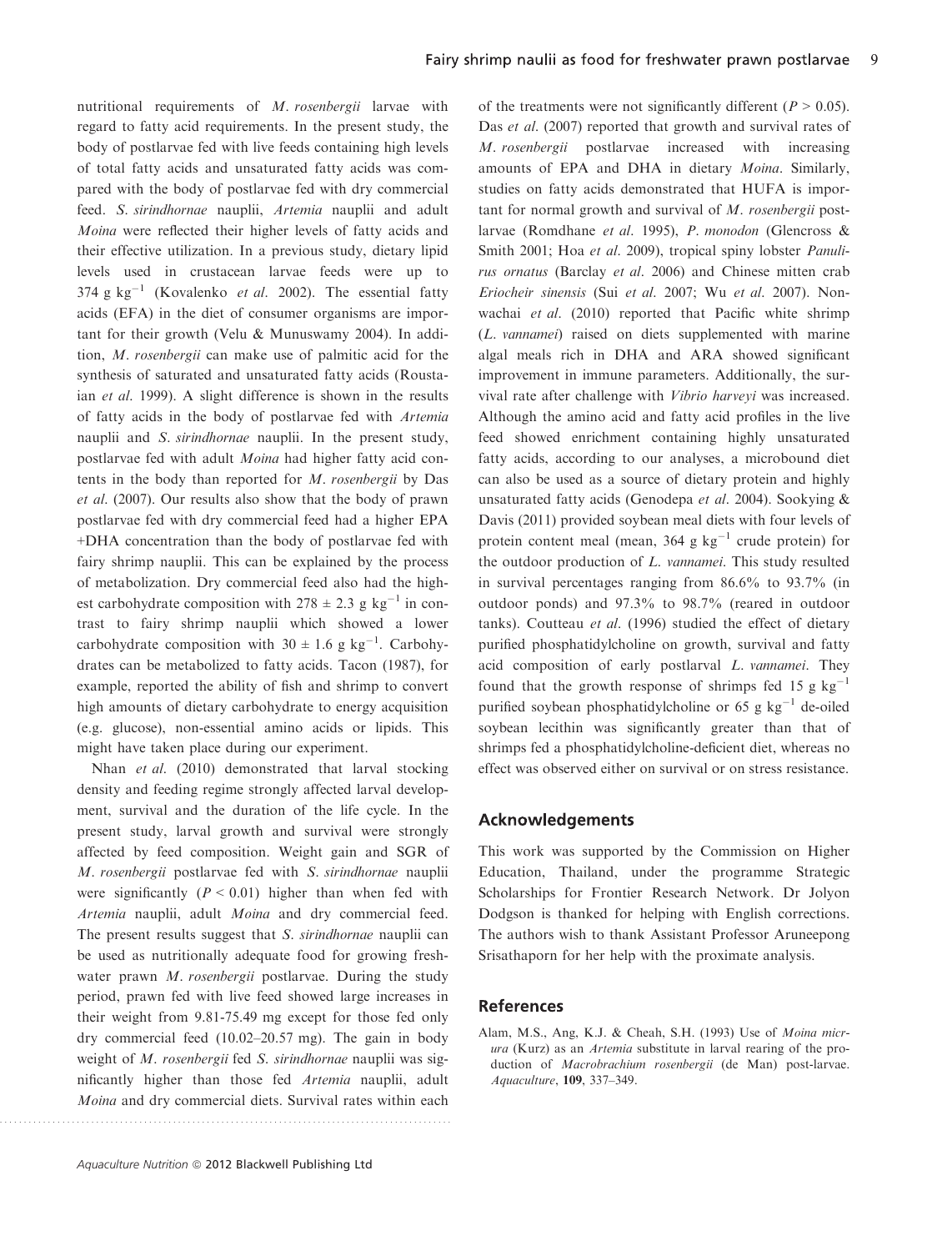- Alam, M.J., Ang, K.J. & Begum, M. (1995) Use of egg custard augmented with cod liver oil and Moina micrura on production of freshwater prawn post larvae. Aquacult. Int., 3, 249–259.
- Alam, M.S., Teshima, S., Yaniharto, D., Ishikawa, M. & Koshio, S. (2002) Dietary amino acid profiles and growth performance in juvenile kuruma prawn Marsupenaeus japonicas. Comp. Biochem. Physiol. B, 133, 289–297.
- Arai, S. (1981) A purified test diet for Coho salmon, Oncorhynchus kisutch, fry. Bull. Japan. Soc. Sci. Fish., 47, 547–550.
- Association of Official Analytical Chemists (AOAC). (1995) Official Methods of Analysis, 16th edn. AOAC, Arlington, VA.
- Association of Official Analytical Chemists (AOAC). (2000) Official Methods of Analysis, 17th edn. AOAC, Gaithersburg, MD.
- Barclay, M.C., Irvin, S.J., Williams, K.C. & Smith, D.M. (2006) Comparison of diets for the tropical spiny lobster Panulirus ornatus: astaxanthin supplemented feeds and mussel flesh. Aquacult. Nutr., 12, 117–125.
- Barros, H.P. & Valenti, W.C. (2003a) Food intake of Macrobrachium rosenbergii during larval development. Aquaculture, 216, 165–176.
- Barros, H.P. & Valenti, W.C. (2003b) Ingestion rates of Artemia nauplii for different larval stages of Macrobrachium rosenbergii. Aquaculture, 217, 223–233.
- Bengston, D.A., Leger, P. & Sorgeloors, P. (1991) Use of Artemia as a food source for aquaculture. In: Artemia Biology (Brown, R.A., Sorgeloos, P. & Trotman, C.N.A. eds), pp. 255–285. CRC Press Inc., Boca Raton, FL.
- Bragagnolo, N. & Rodriguez-Amaya, D.B. (2001) Total lipid, cholesterol, and fatty acids of farmed freshwater prawn (Macrobrachium rosenbergii) and wild marine shrimp (Penaeus brasiliensis, Penaeus schmitti, Xiphopenaeus krøyeri). J. Food Compos. Anal., 14, 359–369.
- Chettri, J.K., Sahu, N.P., Pal, A.K., Reddy, A.K., Kumar, S. & Kumar, V. (2007) Comparative performance of gamma amino butyric acid (GABA) and 5-hydroxytryptamine (5-HT) in the diet of larvae and post larvae of giant freshwater prawn, Macrobrachium rosenbergii: effect of dose and route of administration on growth and survival. Aquaculture, 270, 240–248.
- Coutteau, P., Camara, M.R. & Sorgeloos, P. (1996) The effect of different levels and sources of dietary phosphatidylcholine on the growth, survival, stress resistance, and fatty acid composition of postlarval Penaeus vannamei. Aquaculture, 147, 261–273.
- D'Abramo, L.R. (1989) Lipid requirements of shrimp. Adv. Trop. Aquac., 9, 271–285.
- D'Abramo, L.R. (1998) Nutritional requirements of the freshwater prawn Macrobrachium rosenbergii: comparisons with species of penaeid shrimp. Rev. Fish. Sci., 6, 153–163.
- D'Abramo, L.R. & Sheen, S.S. (1994) Nutritional requirements, feed formulations and feeding practices for intensive production of the freshwater prawn Macrobrachium rosenbergii. Rev. Fish. Sci., 2, 1–21.
- Dahms, H.-U., Gao, Q.-F. & Hwang, J.-S. (2007a) Optimized maintenance and larval production of the bryozoan Bugula neritina (Bryozoa) in the laboratory. Aquaculture, 265, 169–175.
- Dahms, H.-U., Li, X., Zhang, G. & Qian, P.-Y. (2007b) Resting stages of Tortanus forcipatus (Crustacea, Calanoida) in sediments of Victoria Harbor, Hong Kong. Estuar. Coast. Shelf Sci., 67, 562–568.
- Dahms, H.-U., Hagiwara, A. & Lee, J.-S. (2011) Ecotoxicology, ecophysiology, and mechanistic studies with rotifers. Aquat. Toxicol., 101, 1–12.
- Dararat, W., Starkweather, P.L. & Sanoamuang, L. (2011) Life history of three fairy shrimps (Branchiopoda: Anostraca) from Thailand. J. Crust. Biol., 31, 623–629.
- Dararat, W., Lomthaisong, K. & Sanoamuang, L. (2012) Biochemical composition of three species of fairy shrimps (Branchiopoda: Anostraca) from Thailand. J. Crust. Biol., 32, 81–87
- Das, S.K., Tiwari, V.K., Venkateshwarlu, G., Reddy, A.K., Parhi, J., Sharma, P. & Chettri, J.K. (2007) Growth, survival and fatty acid composition of Macrobrachium rosenbergii (de Man, 1879) post larvae fed HUFA-enriched Moina micrura. Aquaculture, 269, 464–475.
- Davassi, L.A. (2011) Survival and growth of the freshwater prawn Macrobrachium rosenbergii in relation to different nutrient composition. J. Fish. Aquat. Sci., 6, 649–654.
- Farhadian, O., Yusoff, F.Md. & Arshad, A. (2007) Ingestion rate of postlarvae Penaeus monodon fed Apocyclops dengizicus and Artemia. Aquaculture, 269, 265–270.
- Genodepa, J., Zeng, C. & Southgate, P.C. (2004) Preliminary assessment of a microbound diet as an Artemia replacement for mud crab, Scyllaserrata megalopa. Aquaculture, 236, 497– 509.
- Glencross, B.D. & Smith, D.M. (2001) Optimising the dietary levels of eicosapentaenoic and docosahexaenoic essential fatty acids for the prawn, Penaeus monodon. Aquacult. Nutr., 7, 101 –112.
- Helland, S., Terjesen, B.F. & Berg, L. (2003) Free amino acid and protein content in the planktonic copepod Temora longicornis compared to Artemia franciscana. Aquaculture, 215, 213–228.
- Hoa, N.D., Wouters, R., Wille, M., Thanh, V., Dong, T.K., Hao, N.V. & Sorgeloos, P. (2009) A fresh-food maturation diet with an adequate HUFA composition for broodstock nutrition studies in black tiger shrimp Penaeus monodon (Fabricius, 1798). Aquaculture, 297, 116–121.
- Kovalenko, E.E., D'Abramo, L.R., Ohs, C.L. & Buddington, R.K. (2002) A successful microbound diet for the larval culture of freshwater prawn Macrobrachium rosenbergii. Aquaculture, 210, 385–395.
- Lee, C.H., Dahms, H.U., Cheng, S.H., Souissi, S., Schmitt, F.G., Kumar, R. & Hwang, J.S. (2010) Predation of Pseudodiaptomus annandalei (Copepoda: Calanoida) by the grouper fish fry Epinephelus coioides under different hydrodynamic conditions. J. Exp. Mar. Biol. Ecol., 393, 17–22.
- Lim, L.C., Soh, A., Dhert, P. & Sorgeloos, P. (2001) Production and application of on-grown Artemia in freshwater ornamental fish farm. Aquac. Econ. Manag., 5, 211–228.
- Lim, L.C., Dhert, P. & Sorgeloos, P. (2003) Recent developments in the application of live feeds in the freshwater ornamental fish culture. Aquaculture, 227, 319–331.
- Martín, L., Arenal, A., Fajardo, J., Pimentel, E., Hidalgo, L., Pacheco, M., García, C. & Santiesteban, D. (2006) Complete and partial replacement of Artemia nauplii by Moina micrura during early post larval culture of white shrimp (Litopenaeus schmitti). Aquacult. Nutr., 12, 89–96.
- Mente, E., Coutteau, P., Houlihan, D., Davidson, I. & Sorgeloos, P. (2002) Protein turnover, amino acid profile and amino acid flux in juvenile shrimp Litopenaeus vannamei: effects of dietary protein source. J. Exp. Biol., 205, 3107–3122.
- Munuswamy, N., Nazar, A.K.A., Velu, C.S. & Dumont, H.J. (1997) Culturing the fairy shrimp Streptocephalus dichotomus Baird using livestock waste – a reclamation study.  $Hydrobiolo$ gia, 358, 199–203.
- New, M.B. (2002) Farming freshwater prawns. A manual for the culture of the giant river prawn (Macrobrachium rosenbergii). FAO Fish Technical Paper No. 428. FAO, Rome, Italy.
- New, M.B. (2005) Freshwater prawn farming: global status, recent research and glance at the future. Aquacult. Res., 36, 210–230.

Aquaculture Nutrition © 2012 Blackwell Publishing Ltd